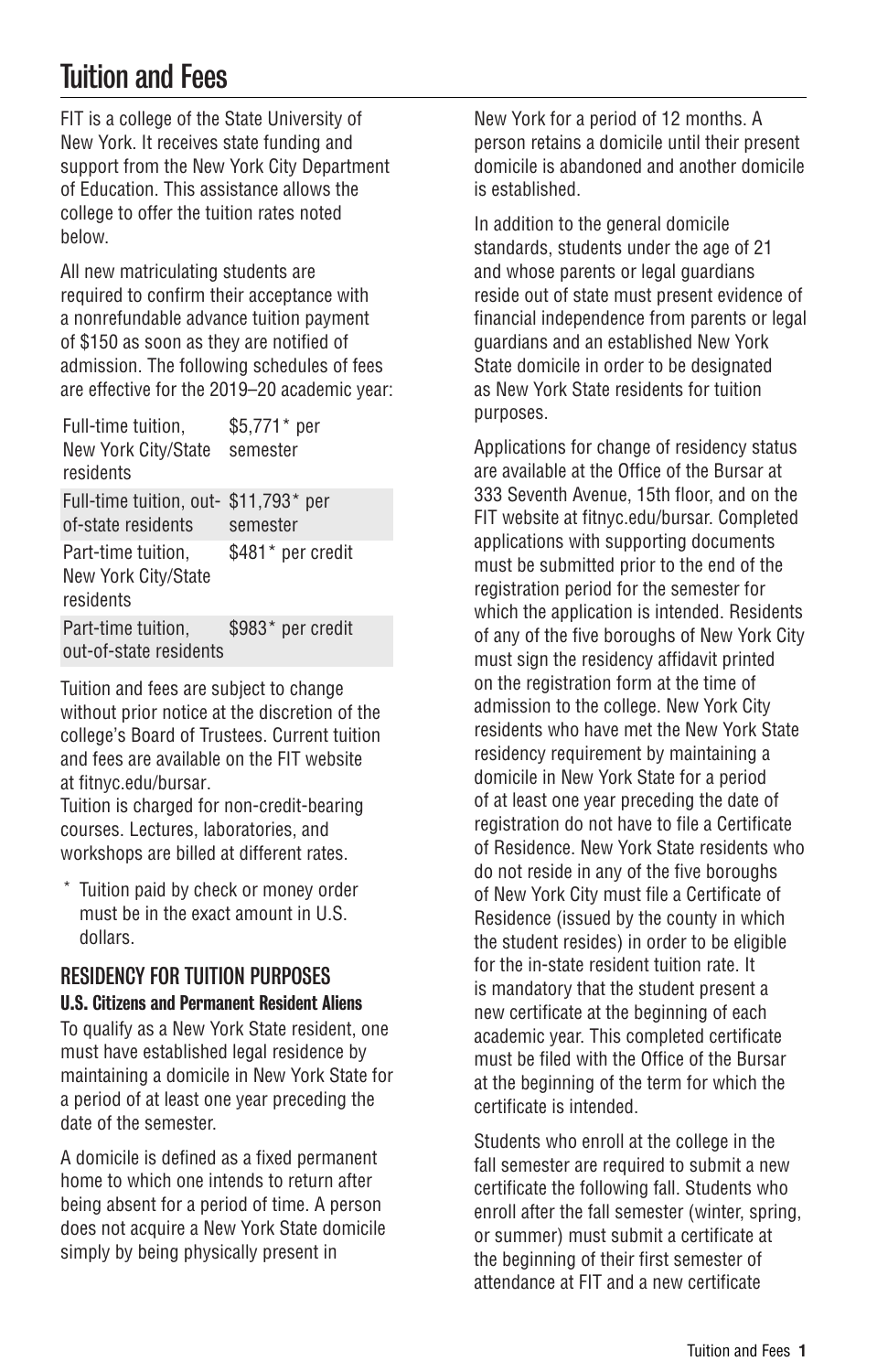at the beginning of the following fall semester. Note that individual counties have different deadline dates and may have different criteria for issuing the certificates. Notices are mailed each year to continuing FIT students who are enrolled as New York State residents reminding them of the deadline dates along with an application for the County Residence Certificates and instructions for completing the form. However, regardless of whether the FIT notices are received, students are responsible for submitting the completed affidavits to their respective counties and the County Residence Certificate to FIT's Office of the Bursar at 333 Seventh Avenue, 15th Floor, or mailing it to Fashion Institute of Technology, Attn: William Martin, Office of the Bursar, 227 West 27th Street, New York, NY 10001-5992.

The County Residence Certificate is issued by the student's County Administrative or Treasurer's Office, not by FIT. Applications and information pertaining to the location of county offices are available at the Office of the Bursar and on the FIT website at fitnyc.edu/bursar. Application forms are also available at the county offices. Students who fail to submit a valid County Residence Certificate to the college by the deadline dates will be billed the equivalent of nonresident tuition. No exceptions will be made. New York State law requires that students who reside in New York State, outside any of the five boroughs of New York City, must file a County Certificate of Residency certified by their home county to qualify for the in-state tuition rate. New York State residents who are eligible for the in-state tuition rate but have moved from one county to another within New York State within the last six months must file for a County Residence Certificate with both counties and submit both certificates to FIT's Office of the Bursar. Other residency requirements, county certificate applications, and other information may be obtained from the website at [fitnyc.edu/bursar.](http://fitnyc.edu/bursar/)

#### Nonimmigrant Aliens

International students with F-1 student visas are not eligible for the New York State resident tuition rate. Students with other types of visas may be eligible if they have been residents of New York State (as described above) for one year prior to the date of registration. The student must have possessed the qualifying visa for at least one year prior to the date of registration.

## TUITION PAYMENT DEADLINES

Nonmatriculated students are required to pay full tuition liability at the time of registration for each semester.

Tuition due dates are determined by the college in advance of each semester and may vary from one academic year to the next. Tuition due dates for the fall semester normally occur between mid-July and early August. Tuition due dates for the spring semester normally occur between late December and early January.

All students who register after the payment due date are required to make tuition payment immediately upon registration. All students attending winter and summer sessions are required to pay full tuition liability at the time of registration.

Checks and money orders should be made payable to: Fashion Institute of Technology. Checks or money orders may be mailed to: FIT, Office of the Bursar – Cashiering Operations, Room B127, 227 West 27th Street, New York, NY 10001-5992. Student ID numbers must be indicated on payments. Students can make payments in person at the Office of the Bursar – Cashiering Operations. Payment may be made via MasterCard, Visa, American Express, Discover Card, personal check, or money order. Credit card payments may also be made via the college's website. FIT no longer sends bills by mail. An email will be sent to students' FIT email accounts when bills are ready for viewing. To view and pay, students should go to [myfit.fitnyc.edu](http://myfit.fitnyc.edu/) and click on *Pay Student Account* or *View e-Bill* under the Student Services tab. Students should check their FIT email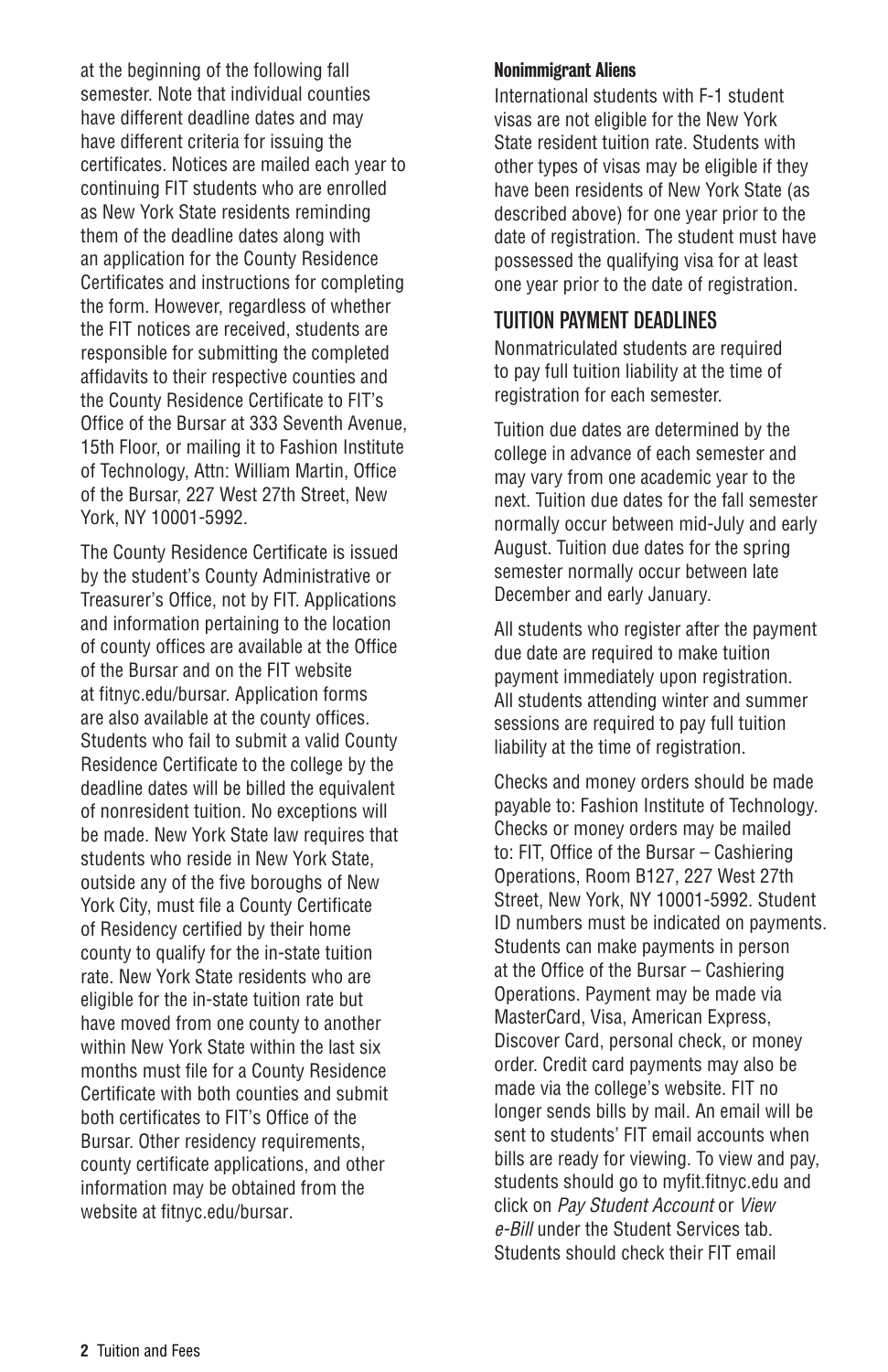regularly for important messages regarding their accounts. For more information, contact the Bursar's Office, (212) 217-3720/3680, [bursarhelp@fitnyc.edu.](mailto:bursarhelp@fitnyc.edu)

## FEES

| Apostille                                           | \$25 per occurence               |
|-----------------------------------------------------|----------------------------------|
| Duplicate diploma                                   | \$100                            |
| Health insurance1                                   | \$1,312.00 per<br>semester       |
| <b>Health Services</b>                              |                                  |
| Full-time                                           | \$161.50 per<br>semester         |
| Part-time                                           | \$13.46 per credit<br>hour       |
| Laboratory <sub>2</sub>                             | \$20 per course                  |
| Late payment                                        | 1.5% per month on<br>balance     |
| Late registration<br>(full-time)                    | \$150 per occurrence             |
| Late registration<br>(part-time)                    | \$75 per occurrence              |
| Locker rental                                       | \$30 per student/per<br>semester |
| <b>Matriculation fee</b><br>(resident)              | \$400 per semester               |
| Matriculation fee<br>(nonresident)                  | \$600 per semester               |
| Nonmatriculated<br>student fee                      | \$25 per semester                |
| Placement test                                      | \$30 per occurrence              |
| Program change                                      | \$50 per occurrence              |
| Records<br>maintenance fee                          | \$20 per semester                |
| <b>Recreation and</b><br>athletics                  |                                  |
| Full-time                                           | \$63.25 per semester             |
| Part-time                                           | \$5.25 per credit                |
| Replacement ID card                                 | \$30 per occurrence              |
| Re-registration                                     | \$150 per occurence              |
| Returned check                                      | \$30 per occurrence              |
| Student activity <sub>3</sub>                       |                                  |
| Full-time                                           | \$65 per semester                |
| Part-time                                           | \$5.50 per credit                |
| <b>SUNY Learning</b><br>Network (online<br>courses) | \$15 per online credit<br>hour   |
| Technology                                          |                                  |

| Full-time          | \$150 per semester                                                      |
|--------------------|-------------------------------------------------------------------------|
| Part-time          | \$75 per semester                                                       |
| Transcript         | \$20                                                                    |
| Books and supplies | cost between \$600<br>and \$900 (depending<br>on major) per<br>semester |

- 1 This insurance must be purchased by all full-time students unless evidence of other coverage is submitted. The rate shown is for domestic students.
- 2 Fee is charged to each student who registers for a course requiring life/ fashion models and/or the use of certain specialized equipment/materials.
- 3 Approved by FIT's Board of Trustees in accordance with Student Council regulations.

## NONPAYMENT OF DEBTS AND FINES

Checks returned by a bank as unpaid for any reason will result in a returned check fee of \$30 charged to the student's account. The college reserves the right not to accept a personal check for payment under some conditions: for example, a history of prior returned checks or checks without preprinted name and address. Note that a stop payment draft against a check is not considered an official withdrawal from the college and the student will be charged a \$30 returned check fee in addition to the tuition liability.

Late payments are subject to a late fee of 1.5 percent per month on all outstanding balances. Students who fail to pay their bills or other college debts will be ineligible to register, graduate, or obtain transcripts or other services from the college. Outstanding debts may be referred to a licensed collection agency, and collection fees up to 33 1/3 percent may be added to the outstanding balance. If legal action becomes necessary, litigation and all court costs will be the student's responsibility.

Students who have not satisfied their full financial obligations, exclusive of certified financial aid or tuition payment plans, by the scheduled due date may be subsequently de-registered and all previously assigned